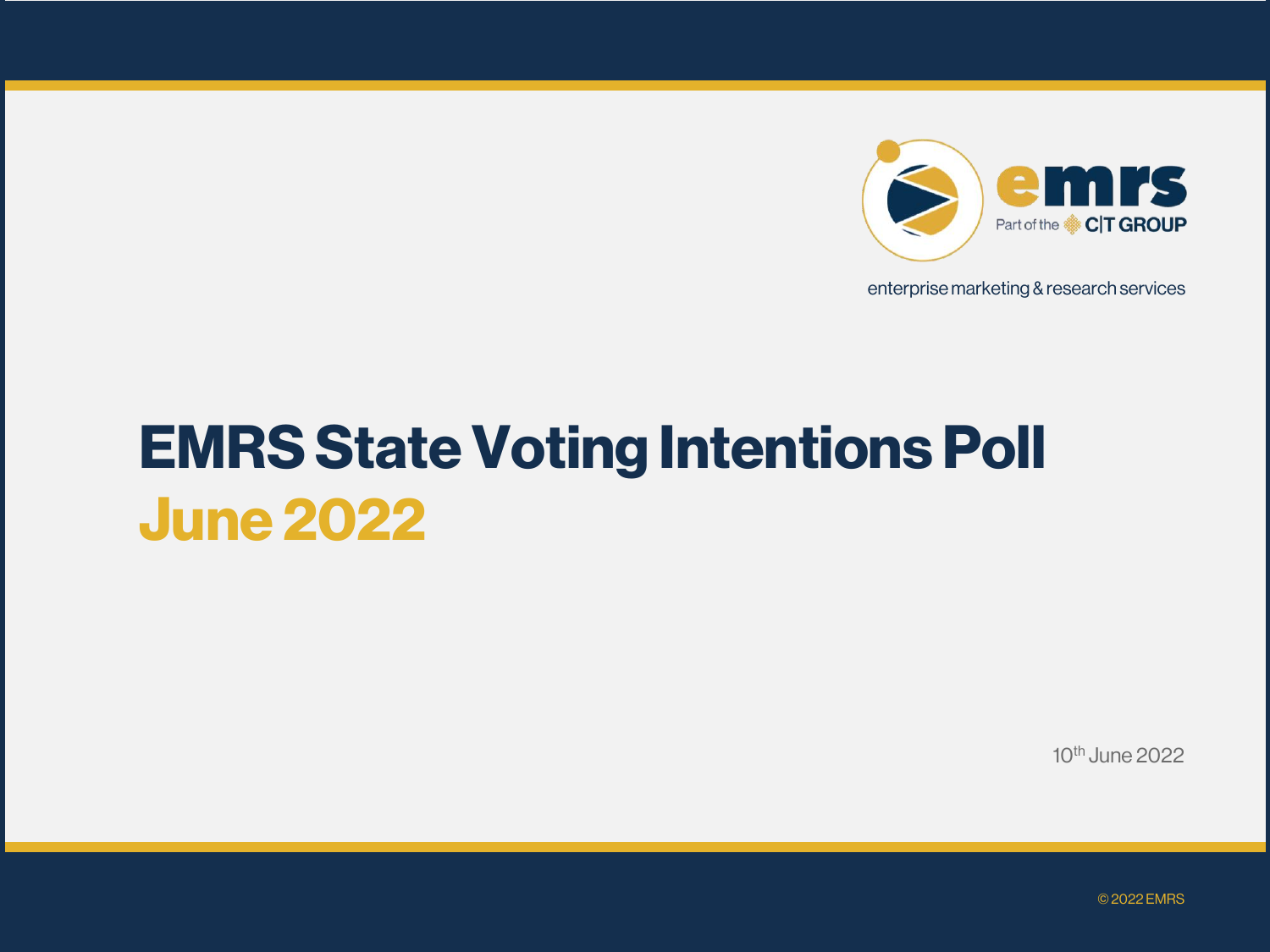

#### **EMRS State Voting Intentions June 2022**

Polling was conducted from the 27<sup>th</sup> of May to the 2<sup>nd</sup> of June 2022.

1,000 adult Tasmanian residents were interviewed and responses weighted to reflect the Tasmanian adult voting population.

A sample of this size provides a maximum margin of error of +/- 3.1 percentage points at the 95% confidence level.

**This report has been prepared by Enterprise Marketing and Research Services 60 Main Road, Moonah TAS 7009**

**All enquiries should be addressed to:**

**Paul Jamrozik Managing Director**

**EMRS Phone: (03) 6211 1222 PO Box 402 Fax: (03) 6211 1219 MoonahTAS 7009 E-mail: pjamrozik@emrs.com.au**

© 2022 EMRS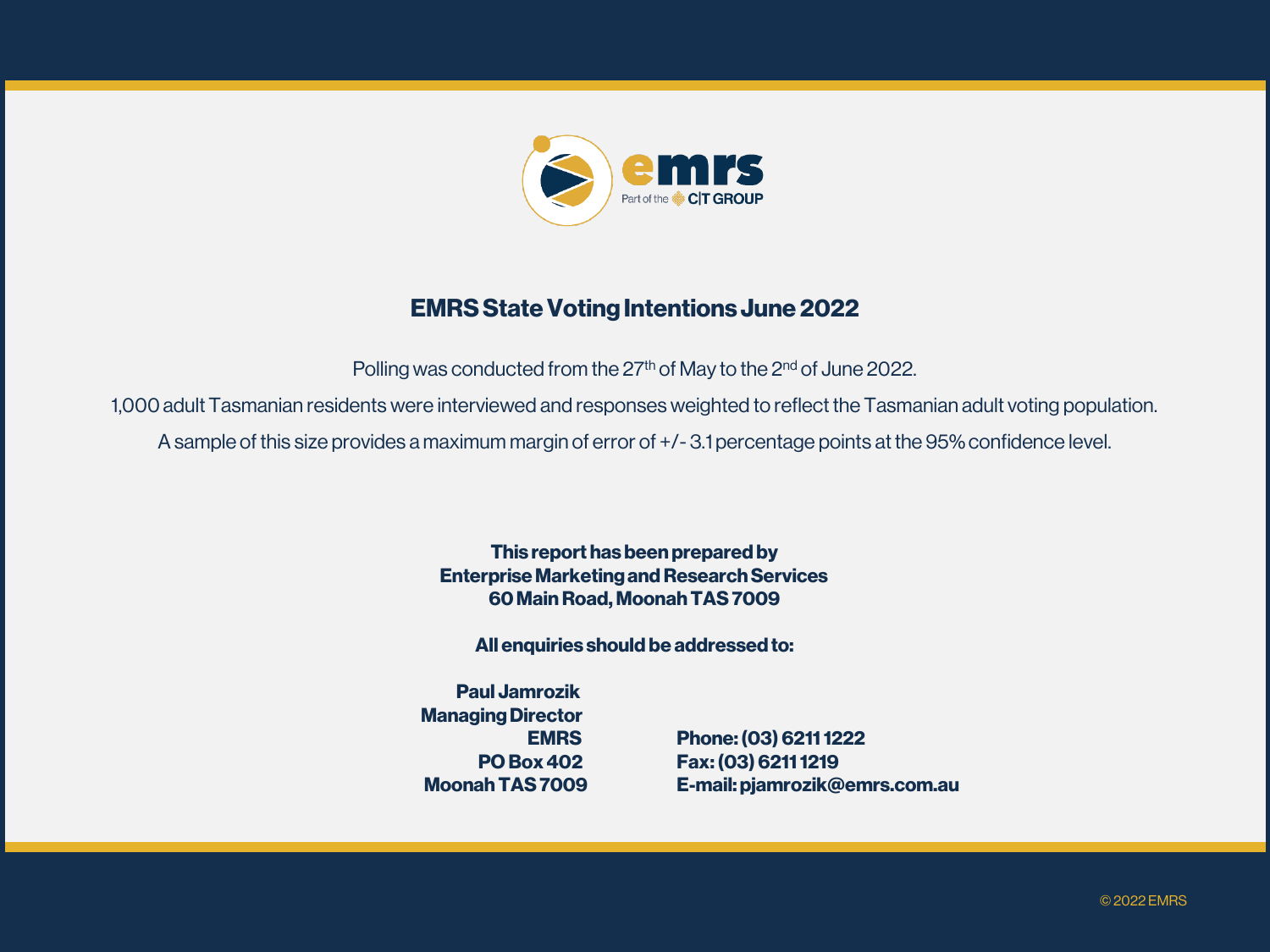## **Tasmanian Voting Intentions**

#### **Figure 1 – Decided Voters Supporting or Leaning towards a Party**





The most recent EMRS poll was conducted from the 27<sup>th</sup> of May to the 2<sup>nd</sup> of June 2022, calling both landline and mobile phone numbers throughout Tasmania.

- At 39% currently, support for the Liberal State Government was down marginally by 2 percentage points since March 2022.
- Support for the Labor Party was down by just 1 point, standing at 30% currently compared to 31% in March.
- At 13%, current support for The Greens also showed little change, with an increase of just 1 point since the last poll.
- Of the remaining decided voters, 18% currently stated that they would vote for another option to the three major parties, up slightly from 16% in March. The current total was comprised largely of those supporting an independent (15%).